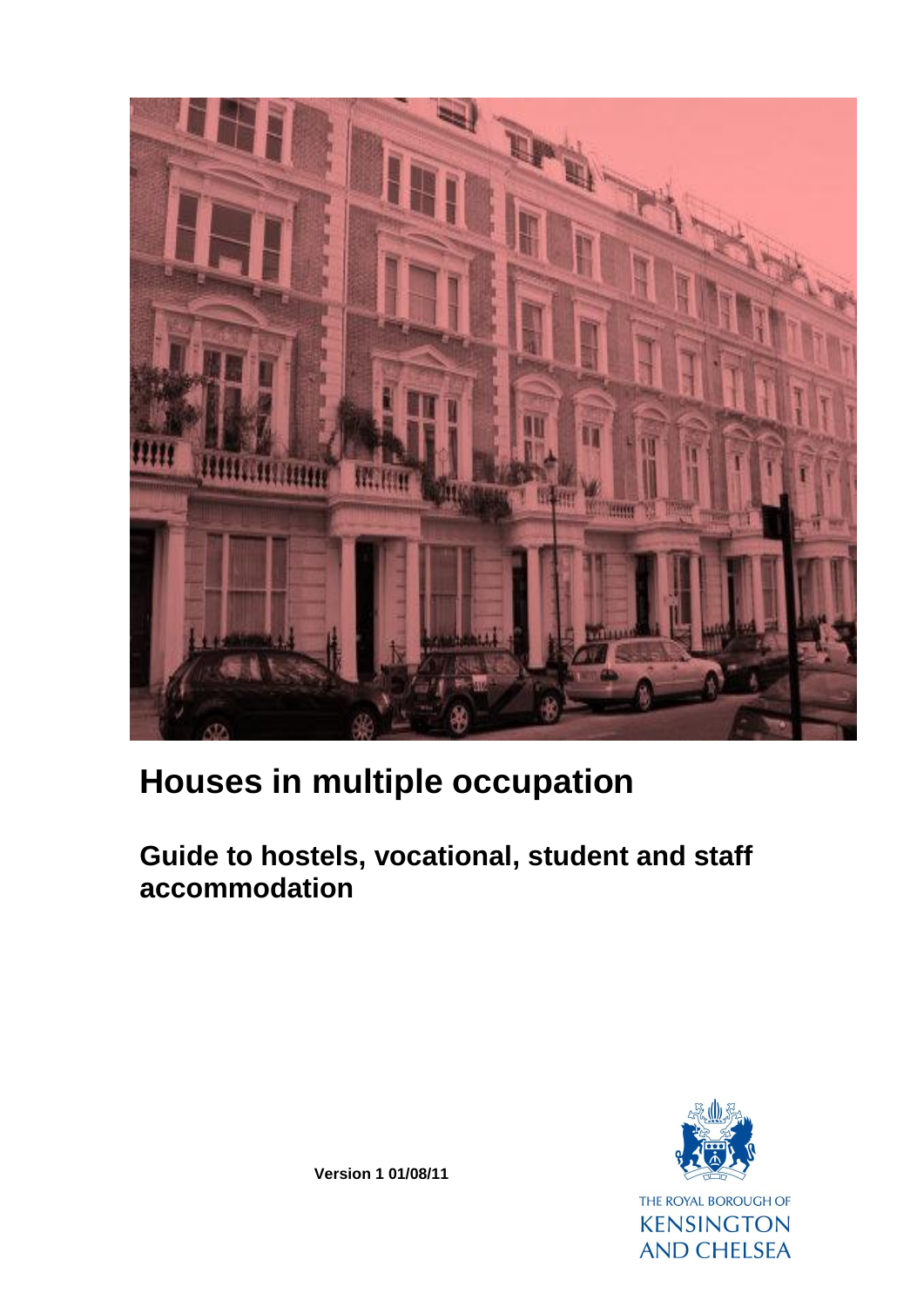## **PART 1: INTRODUCTION AND GENERAL INFORMATION**

#### **1.1 What is a House in Multiple Occupation?**

The full definition of a House in Multiple Occupation (HMO) is found in sections 254 to 260 of the Housing Act 2004.

In broad terms a HMO can be described as a building or part of building (flat) which is **occupied by more than one household (which is defined as occupiers of the same family and includes spouses, cohabitees, same sex couples and any blood relative), where:**

- at least one of the households shares or lacks access to a basic amenity\* or;
- the building has been converted into self-contained flats where conversion work does **NOT** fully comply with the building standard of the 1991 Building Regulations AND more than 1/3rd of the flats are rented.

(\*Basic amenities means a WC, personal washing facilities and cooking facilities).

There is a different definition of a HMO which is set out in planning legislation and local planning policy. There are restrictions about the development and change of use of HMOs and planning permission may be required. Property owners, developers and their agents are strongly advised to check with the Council"s Planning and Conservation Department before carrying out any development, including any self containment of units within an HMO or any change in use of a property.

#### **1.2 HMO licensing**

Certain categories of HMO are required to hold a licence issued by the Council. The aim of the licensing scheme is to improve conditions and management within HMOs by ensuring:

- conditions within a HMO comply with the Council's HMO standards
- landlords and/or their agents are 'fit and proper' persons as defined in the Housing Act 2004
- management arrangements for the HMO are appropriate.

This document must be read in conjunction with the following:

*The Licensing and Management of Houses in Multiple Occupation and Other Houses (Miscellaneous Provisions) (England) Regulations 2006*. SI 2006 No.373

*The Licensing and Management of Houses in Multiple Occupation and Other Houses (Additional Provisions) Regulations 2007.* SI 2007 No.1903.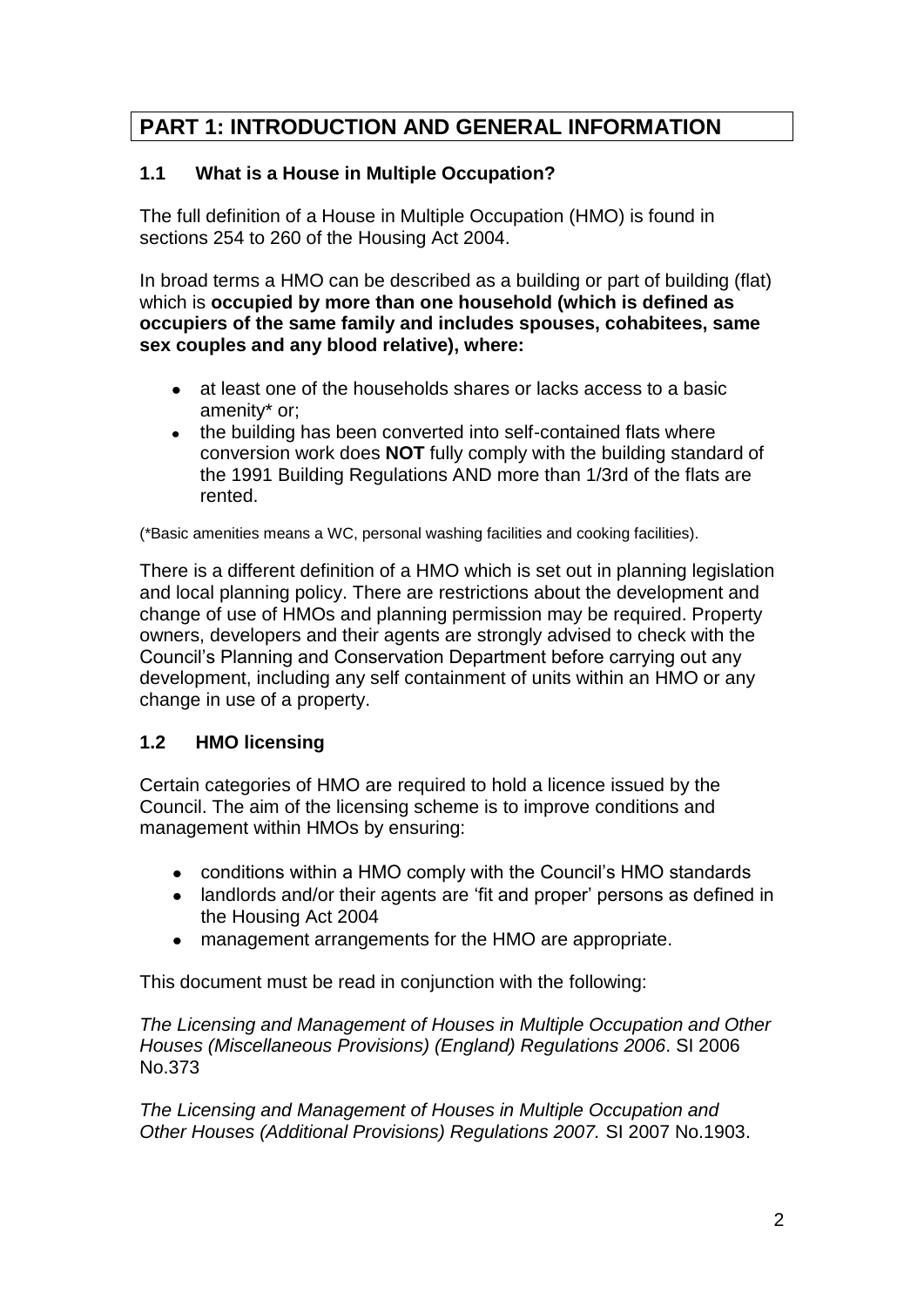## **1.3 Housing Health and Safety Rating System**

The Housing Health and Safety Rating System (HHSRS) is a system for assessing the health and safety risks in dwellings.

The principle of HHSRS is that any residential premises (including the structure, means of access, and any associated outbuilding, garden or yard) should provide a safe and healthy environment for any potential occupier or visitor. The HHSRS is comprehensive in its coverage of key health and safety risks in dwellings. It assesses the risk associated with certain hazards and, if the likelihood of harm is significant, the Council may take action to ensure that the risk is removed.

#### **1.4 Application of the standards**

These standards assist landlords and developers to design, improve and maintain HMOs to a reasonable standard. The standards cover both licensed and non-licensable HMOs. They may be revised from time to time. To ensure that these standards are current, please check with the Council"s website on [http://www.rbkc.gov.uk/housing/environmentalhealth/homesinmultipleoccupan](http://www.rbkc.gov.uk/housing/environmentalhealth/homesinmultipleoccupancy/hmostandards.aspx) [cy/hmostandards.aspx](http://www.rbkc.gov.uk/housing/environmentalhealth/homesinmultipleoccupancy/hmostandards.aspx)

There is considerable diversity in the way that HMOs are occupied and an overlap between the different categories of HMO. The HMO Standards contain requirements that are appropriate for a wide range of the most common types of HMO. They are flexible, can be adapted to suit circumstances and discretion can be exercised by the Council. The exception is in regard to licensed HMOs where national minimum HMO standards must be complied with, in particular the level of bathroom, WC and wash hand basin provision.

As part of the HMO licensing process, the Council can discuss with landlords any variations from the standards that may be appropriate for a particular HMO.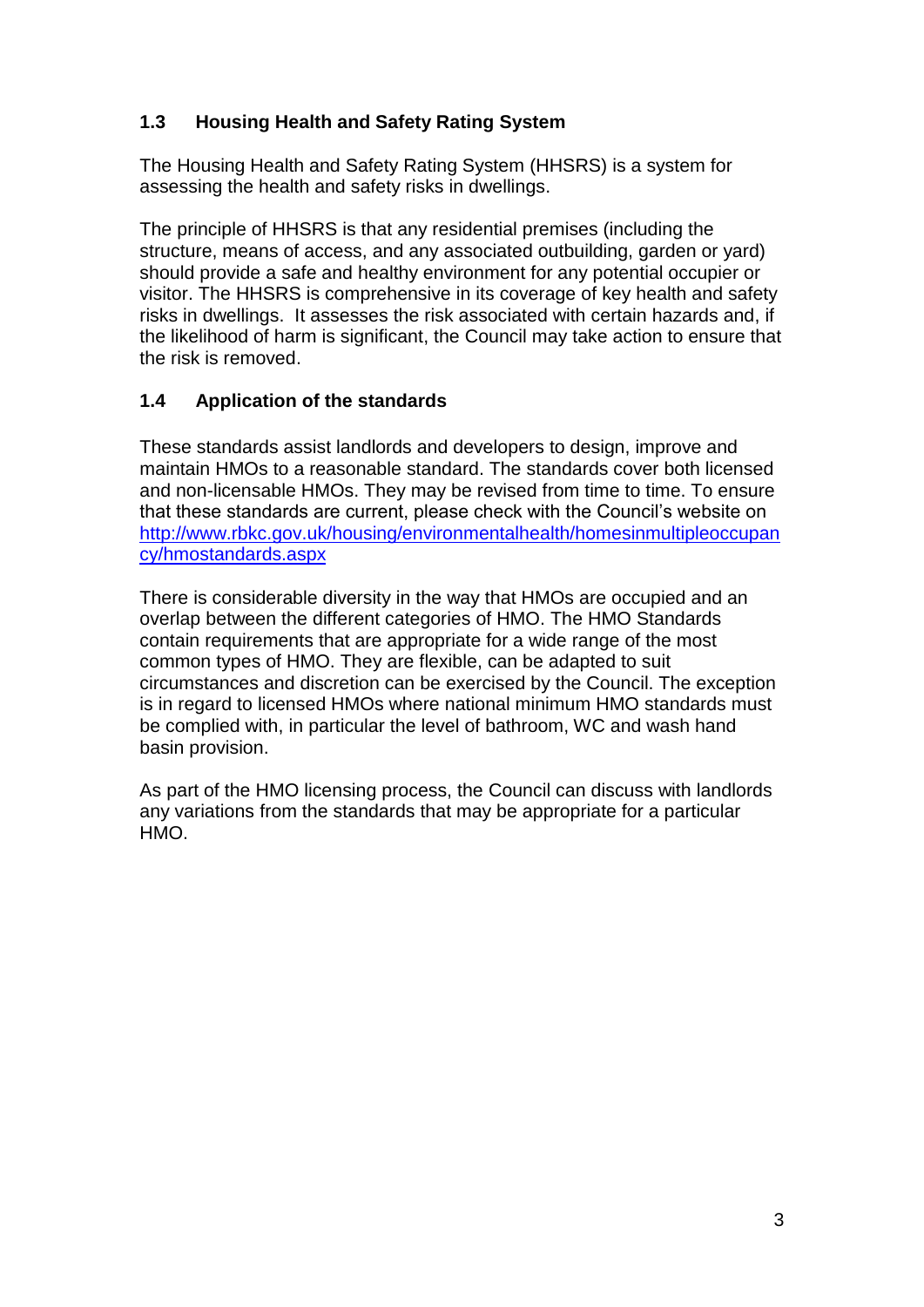## **PART 2: HMO STANDARDS FOR HOSTELS/VOCATIONAL/STUDENT/STAFF ACCOMMODATION**

#### **2.1 Introduction**

The accommodation must have appropriate planning consent for lawful operation and cater for a specific group or groups of occupiers, for example:

- long or short-term vulnerable residents  $\bullet$
- privately managed student accommodation
- privately managed nurses accommodation
- $\bullet$ homeless persons
- staff accommodation provided in connection with employment.

Hostels may provide some meals or welfare arrangements to the occupiers and have on site management.

In respect of temporary winter shelters for the street homeless, provided by other government departments, a flexible approach will be adopted, with priority given to the management, hygiene and health and safety issues within these properties.

#### **2.2 Room sizes**

#### **2.2.1 Minimum room size for sleeping rooms**

Cooking facilities provided within the room:

| If occupied by one person not less than $10.2m2$    |  |
|-----------------------------------------------------|--|
| If occupied by two persons not less than $13.9m^2$  |  |
| If occupied by three persons not less than $18.6m2$ |  |
| If occupied by four persons not less than $23.2m2$  |  |
| If occupied by five persons not less than $27.9m2$  |  |

Cooking facilities provided in a separate room/kitchen:

If occupied by one person not less than  $6.5m<sup>2</sup>$ If occupied by two persons not less than 10.2m<sup>2</sup> If occupied by three persons not less than 14.9m<sup>2</sup> If occupied by four persons not less than 19.6m<sup>2</sup> If occupied by five persons not less than  $24.3m<sup>2</sup>$ 

Where provided, separate kitchen facilities should have a minimum size of not less than  $4m^2$ .

Note: lounges cannot be used as sleeping accommodation.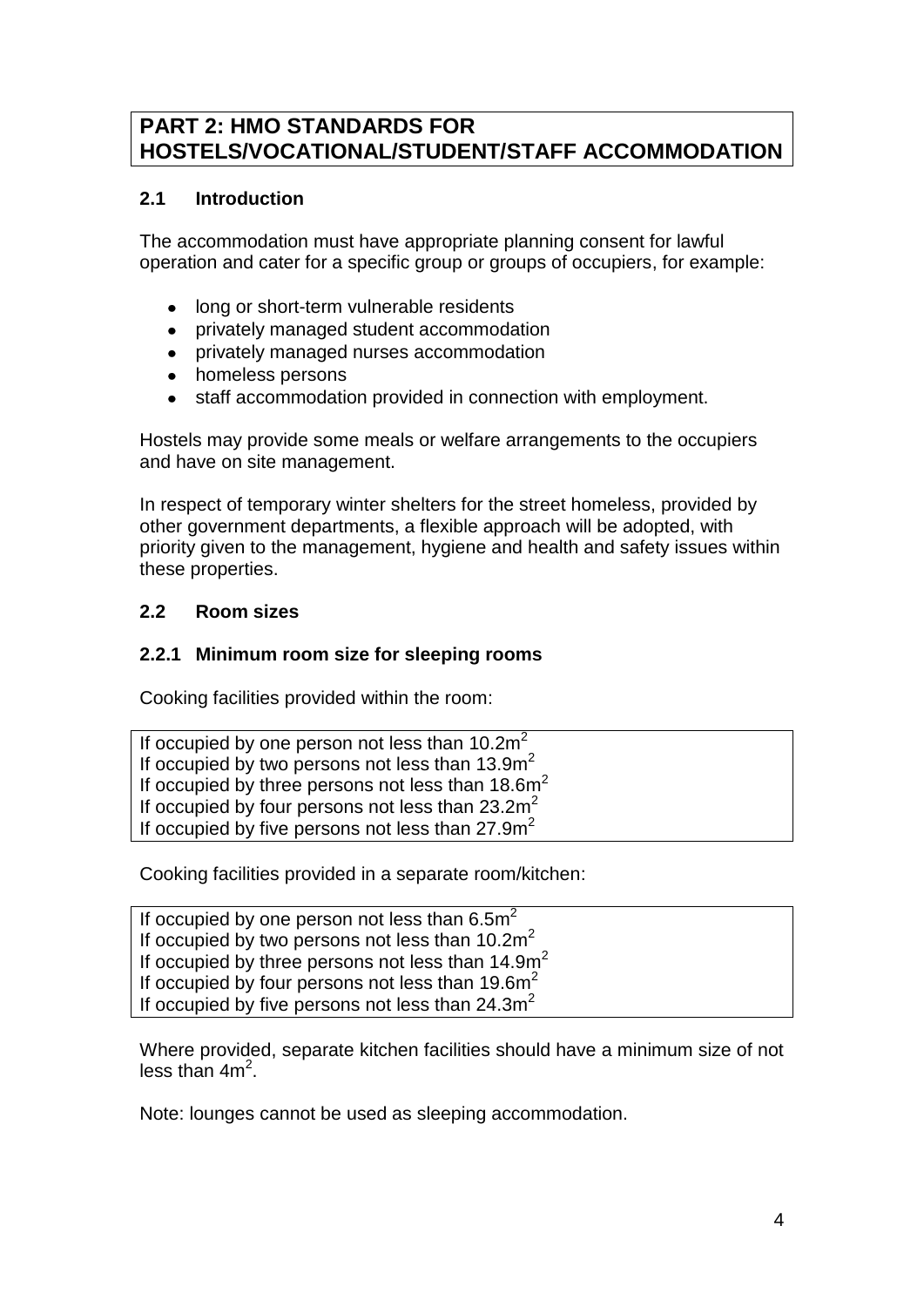## **2.2.2 Occupation**

Two tier bunk beds are permitted providing the ceiling height is greater than 3.1m and the permitted number above is not exceeded.

#### **2.2.3 Guidance on taking measurements**

Irrespective of the floor area, consideration is given to the shape and usable living space within the room in determining whether it is suitable for occupation.

Only **practical useable living space** must be included. This:

- does not include any area taken up by bathroom facilities within the room
- does not include the chimney breast and small alcoves
- does not include the floor area where the ceiling height is less than 1.9m, or in attic rooms, any floor area in the eaves of the room where the soffit height is less than 1.53 metres
- does not include any fire lobby or bathroom lobby.  $\bullet$

#### **2.3 Lounge area**

A lounge area shall be provided for accommodation for the homeless. The area (or aggregate areas, if more than one is provided) shall be calculated on the basis of  $1m^2$  for each person, subject to at least one lounge having a minimum area of at least  $15m^2$ . For other types of use a lounge area shall be provided where there are more than 20 occupiers in the property.

## **2.4 Children's area**

For accommodation for homeless persons, a specifically designated children"s area shall be provided. This area may form part of the aggregate lounge area.

#### **2.5 Laundry facilities**

Laundry facilities shall be provided.

## **2.6 Facilities for the storage, preparation and cooking of food**

#### **2.6.1 Exclusive facilities**

Whenever practicable hostels should provide food preparation/cooking/ storage facilities which are for the exclusive use of each household. These facilities must comply with the standard described below.

Where any **family with children** is in occupation, kitchen facilities shall be provided for their **exclusive use** in accordance with the standard below.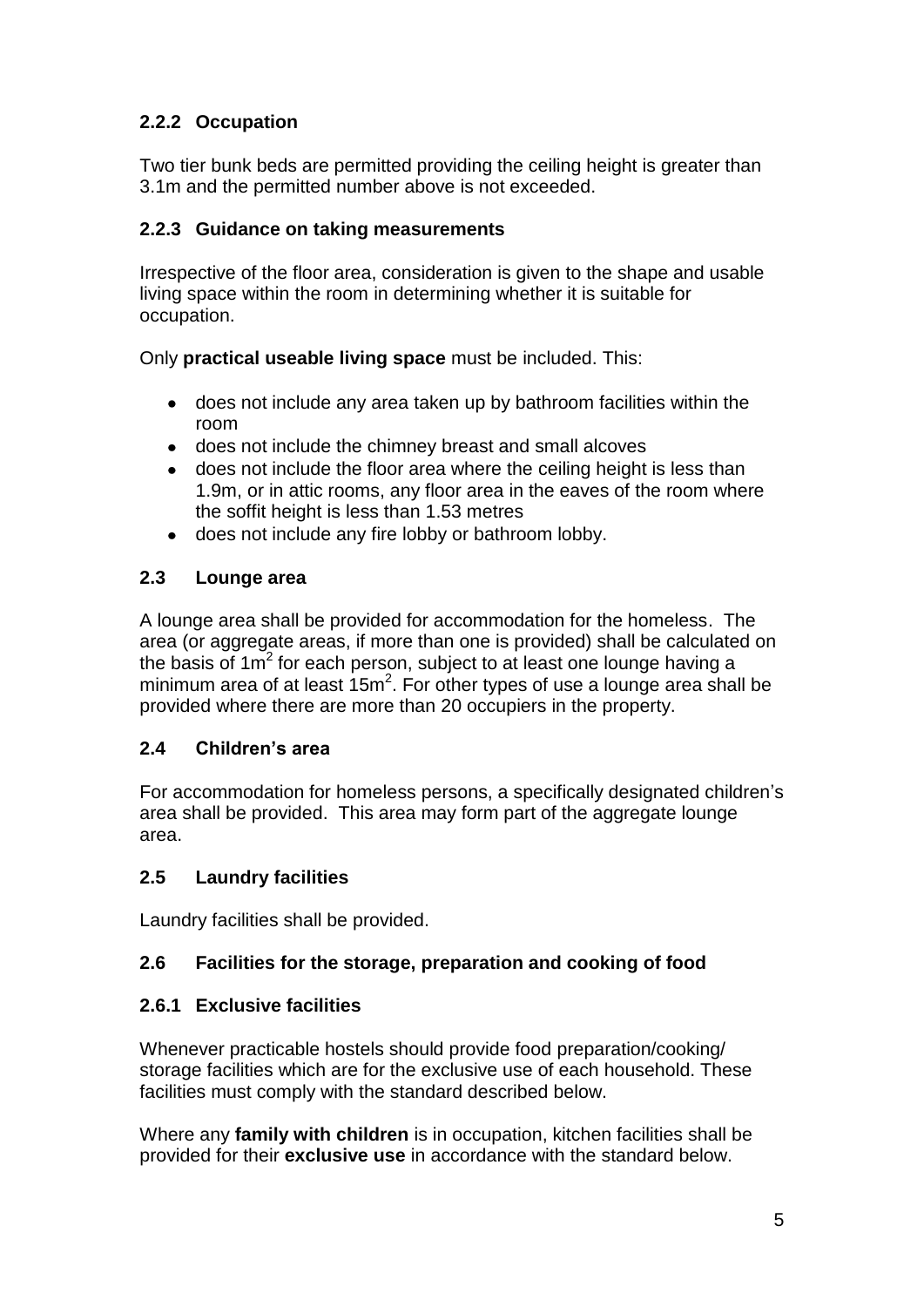- an oven, grill, and at least four hobs. (In some circumstances and for  $\bullet$ single lettings two hobs, oven and grill or two hobs and a combination microwave are acceptable). If a portable cooker is provided, it must be properly secured and installed so that the cooking rings are level with the adjacent work surfaces. Cookers must not be sited adjacent to exit doors
- a tiled surface as a cooker splashback; a lift-up cover to the appliance  $\bullet$ would be a suitable alternative
- a suitable sink and integral drainer (minimum size 1000mm x 500mm)  $\bullet$ set on a base unit. The sink is to be provided with constant and adequate supply of hot and cold water and properly connected to the drainage system
- a tiled splashback (minimum 300mm high) shall be provided to the sink  $\bullet$ and drainer
- a suitable worktop (minimum size 1000mm x 600mm)  $\bullet$
- storage cupboards, total minimum capacity 0.4 cubic metres in addition  $\bullet$ to any storage space below the sink unit
- a fridge **with** freezer compartment minimum fridge capacity 126 litres (4.5 cubic feet) with adequate freezer space
- four (13 amp) electric sockets in the food preparation area. At least two of these sockets to be above worktop level.

#### **The food preparation/cooking/storage area must comply with the following:**

- floor covering must be hard wearing and washable
- there must be adequate ventilation provided to the kitchen area. Where mechanical ventilation is required, it should be extracted to the external air
- there must be artificial lighting sufficient to carry out normal activities within a kitchen area
- kitchens provided in a separate room must be adequate in size, and in  $\bullet$ any case must not be less than  $5.5<sup>2</sup>$  and be arranged to allow safe access and use
- kitchen facilities must be suitably located to allow the occupants to  $\bullet$ adequately store, prepare and cook their food
- $\bullet$ kitchens must not be installed in any hallway, corridor or lobby.

#### **2.6.2 Shared facilities**

In circumstances where the Council is satisfied that exclusive use facilities cannot be provided, shared kitchens providing facilities for the preparation and cooking of food may be provided.

Some examples of properties where this would be considered acceptable are:

• long-term hostels for vulnerable persons, for example Church Army, Housing Associations, Voluntary Welfare Societies, where there is an element of supervision and communal living, as part of a welfare role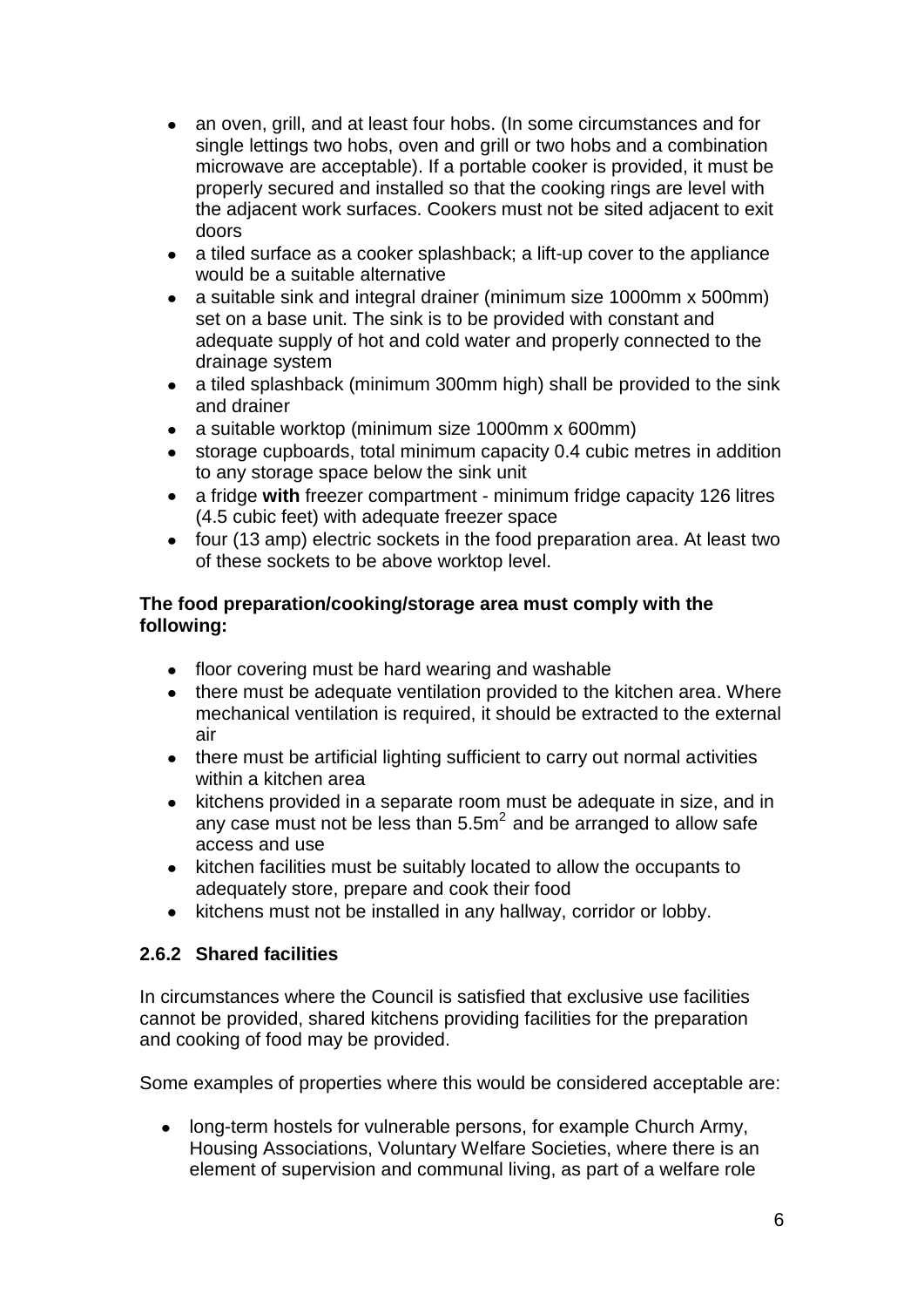group homes occupied by a defined group of residents, with special needs.

If sharing is to be permitted the organisation responsible must demonstrate that there is a need for sharing of amenities and that there is proper supervision/control and management at the property.

Each shared kitchen shall be provided with a set of food preparation/cooking/storage facilities at a ratio of at least one set of facilities per five occupiers. There should be no more than two sets of facilities within a kitchen, situated not more than one floor distant from each user.

Each set of facilities for the preparation, cooking and storage of food should comprise the following:

- an oven, grill, and at least four hobs. Cookers must not be sited adjacent to exit doors
- a tiled surface as a cooker splashback; a lift-up cover to the appliance would be a suitable alternative
- a suitable sink and integral drainer (minimum size 1000mm x 500mm) set on a base unit. The sink is to be provided with constant and adequate supply of hot and cold water and properly connected to the drainage system. A tiled splashback (minimum 300 mm high) shall be provided to the sink and drainer
- a suitable worktop, in addition to the drainer minimum size 1000mm x 600mm, and provided with a tiled splashback (minimum 300mm high)
- food storage should normally be provided in individual bedrooms but in certain circumstances food storage cupboards may be provided in the shared kitchen. If the food storage cupboard is provided in the kitchen it must be:
	- o exclusive to each household
	- $\circ$  minimum size of 600mm x 500mm x 600mm
	- o secured against unauthorised access
	- o the storage space below the sink unit cannot be used for food storage.
- in addition to fridges provided in individual bedrooms, an additional fridge must be provided in the shared kitchen
- four (13 amp) electric sockets in the food preparation area. At least two of these sockets to be above worktop level.

#### **The food preparation/cooking/storage area must comply with the following:**

- floor covering must be hard wearing and washable
- there must be adequate mechanical ventilation provided to the kitchen area which should be extracted to the external air
- there must be artificial lighting sufficient to carry out normal activities within a kitchen area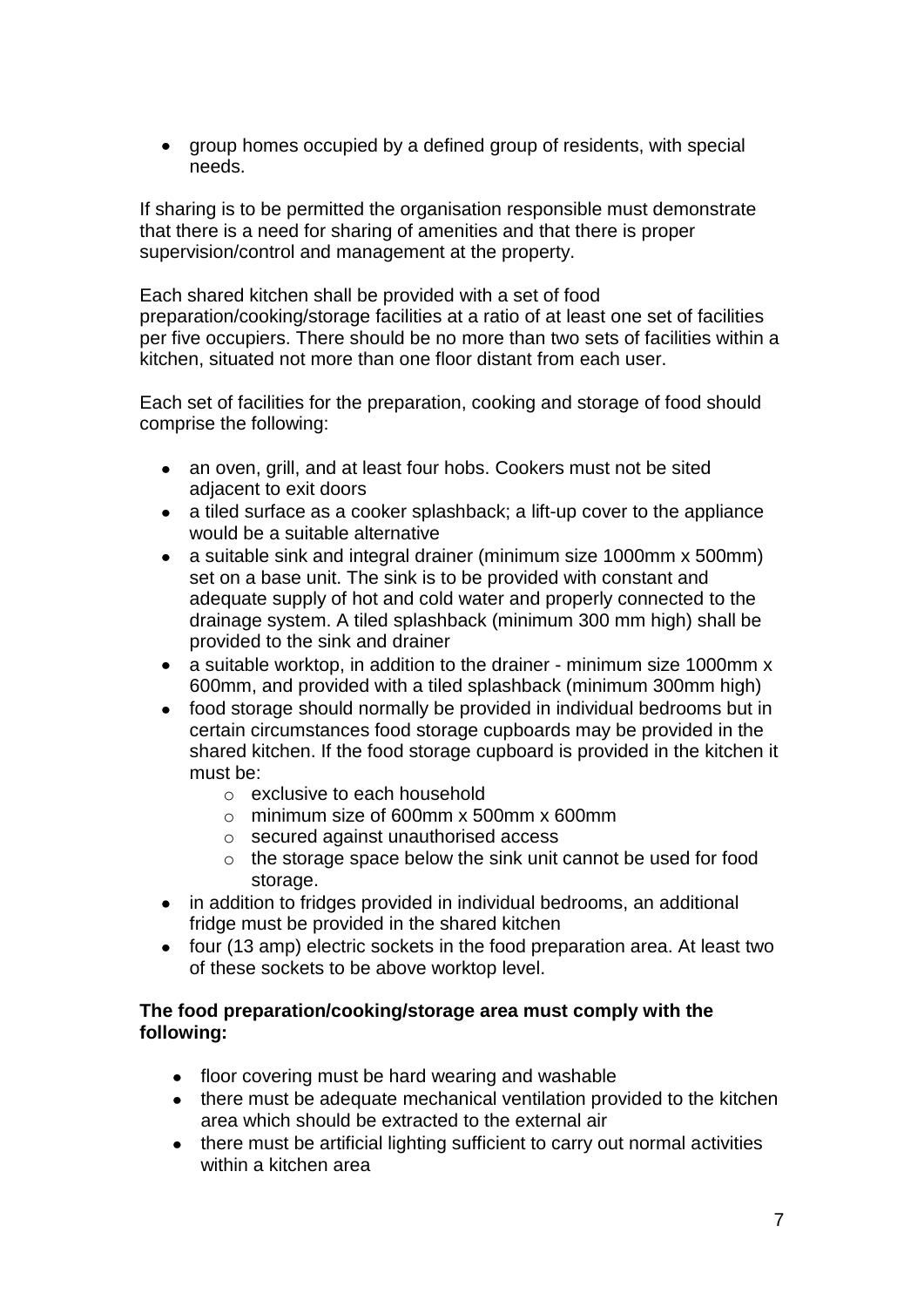- the kitchen must be adequate in size, and in any case must not be less than  $5.5m<sup>2</sup>$  and be so arranged to allow safe access and use
- kitchen facilities must be suitably located to allow the occupants to adequately store, prepare and cook their food
- kitchens must not be installed in any hallway, corridor or lobby.

#### **2.6.3 Room exclusive facilities**

The following facilities shall be provided within each bedroom:

- a fridge minimum size 0.13 cubic metres (4.5 cubic feet) with adequate freezer space
- a food storage cupboard, minimum size 600mm x 500mm x 600mm.

#### **2.6.4 Meal provision**

The Council requires either the provision of kitchen facilities exclusive to each household or shared kitchens at a minimum ratio of one set of kitchen facilities to five occupiers, as specified above. However, in certain circumstances the Council will consider a relaxation of this standard, where there is an element of meal provision within the property.

#### **(a) Hostels with full meal provision on the premises**

If a hostel is provided with a **full refectory service**, there is no need to provide additional kitchen facilities. A full refectory service means a service, provided on site which provides three meals a day that are sufficient and suitable for the occupants. These are to be provided seven days per week, 52 weeks per year. Examples of this type of hostel are those run by charities such as the Salvation Army, or staff/nurses accommodation, where meals are provided at a subsidised rate or as part of their employment conditions.

The dining facilities shall be readily accessible and in any event not more than five minutes walk away from the hostel, and provided for by the same ownership as the hostel.

Where practicable, the following facilities shall also be provided within each bedroom, irrespective of any meal provision:

- a fridge minimum size 0.13 cubic metres (4.5 cubic feet) with adequate freezer space
- a food storage cupboard, minimum (minimum size 600mm x 500mm x 600mm)
- hot and cold drinks must also be available at other times between meal times.

#### **(b) Hostels with limited meal provision**

If the hostel provides limited meals, each case will be judged on its merits, but shared kitchens will also need to be provided, in addition to the limited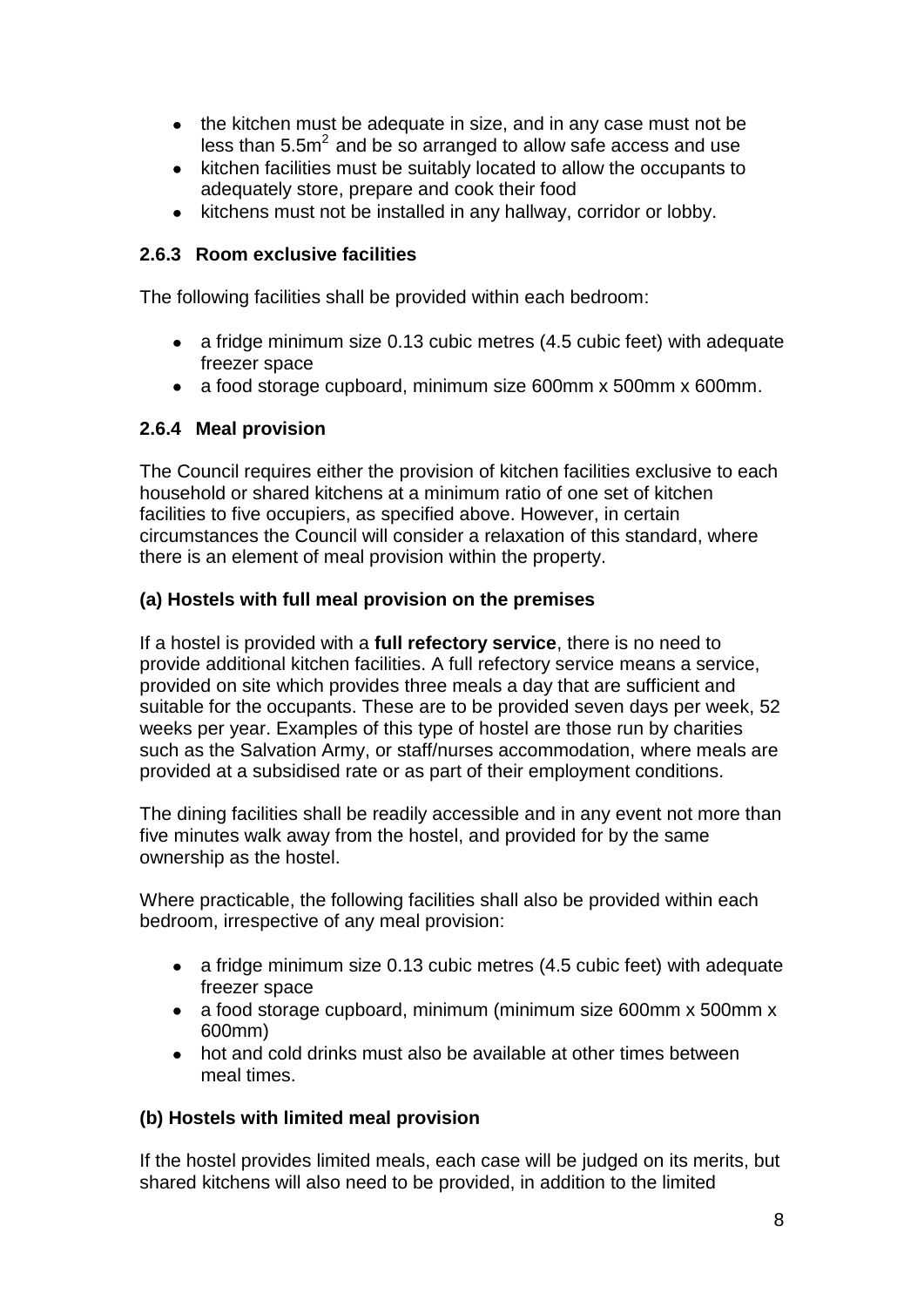refectory service. If refectory services are provided for in a building more than five minutes away or meals are not provided for the whole week, this will be treated as limited meal provision.

Normally a ratio of one set of kitchen facilities to five occupiers will be the required standard where only limited meal provision is provided. The minimum ratio of kitchen facilities to occupiers is one to 20, and this will only be considered in exceptional cases, for example, where shift workers are using facilities and their patterns of work are such that they will not be using facilities at the same time.

Any shared kitchen(s) within the building shall preferably be on floor of occupation but in any event all such kitchens shall be not more than one floor distant from the majority of users and not more than two floors distant from any user.

Additionally, for staff working in public houses/restaurants and living on the premises where only some meals are provided as part of an employment contract:

- shared kitchen facilities must be provided separately from any commercial kitchen on the premises
- where there are also "non staff" residents, facilities exclusive to these lettings must be provided.

#### **2.7 WC and bath/shower facilities**

#### **2.7.1 WC**

A **separate WC in its own compartment must be provided,** not being more than one floor distant from each user, and provided at a ratio of not less than one WC per five persons, irrespective of age.

(Note: Any WC within a bathroom will not be included for counting purposes as there must be a separate WC compartment)

#### **Each WC (whether within its own compartment or within a bathroom) must have**:

- adequate ventilation and artificial lighting
- adequate size and layout
- a suitable wash hand basin, minimum size 500mm x 600mm, provided  $\bullet$ with constant and adequate supply of hot and cold water and properly connected to the drainage system
- a tiled splashback (minimum 300mm high) shall be provided to the wash hand basin
- an appropriate door which is lockable and ensures privacy for the user
- any door or window glazing must be obscured.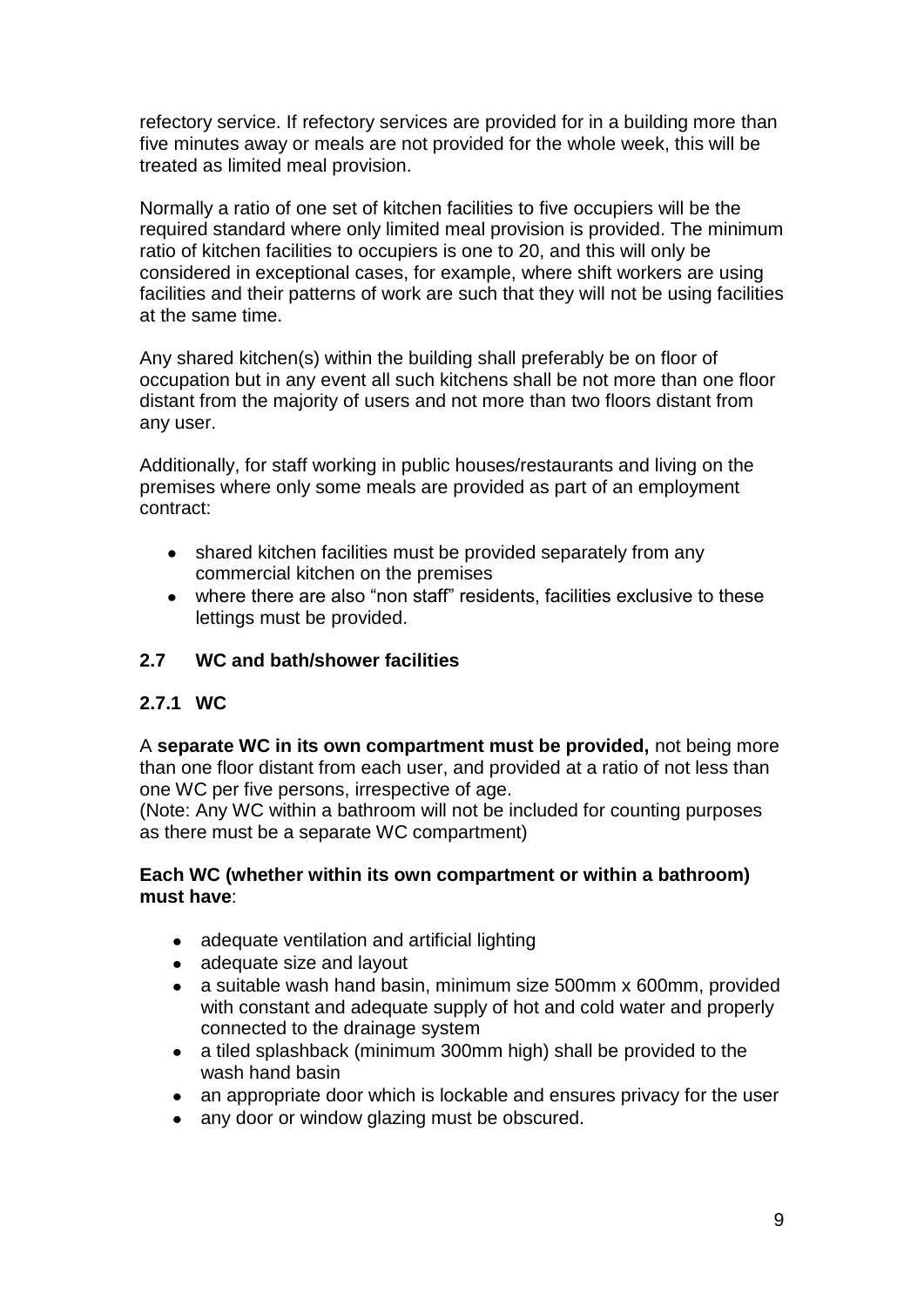## **2.7.2 Baths/showers**

A bath (minimum dimensions 1600mm x 700mm) or shower (minimum dimensions 800mm x 800mm) with constant and adequate supplies of hot and cold water, properly connected to the drainage system, not being more than one floor distant from each user, should be provided at a ratio of not less than one bath or shower per five persons, irrespective of age.

#### **Each shower room/bathroom must be provided with the following:**

- a tiled splashback (minimum 450mm high) to the bath
- if an over bath shower is provided then the adjacent walls should be fully tiled
- a fully tiled shower or the shower must be in a purpose built shower cubicle, with a suitable water resistant shower curtain or door to the cubicle
- adequate heating, ventilation and artificial lighting
- a suitable and washable floor covering, sealed at its edges
- an appropriate door which is lockable and ensures privacy for the user
- adequate size and layout with adequate space for drying and dressing.

#### **2.7.3 Wash hand basins within sleeping rooms**

- Each bedroom must have a wash hand basin, minimum size 500mm x 600mm, provided with constant and adequate supply of hot and cold water and properly connected to the drainage system.
- A tiled splashback (minimum 300mm high) shall be provided to the wash hand basin.

#### **2.8 Space heating and hot water**

- An adequate means of fixed space heating must be provided in all rooms, including common parts of the building, WC compartments and bathrooms, so that a constant temperature of at least 21°C can be maintained in sleeping rooms and bathrooms and at least 18°C in all other rooms.
- All heating sources must be provided with controls to allow the occupants to regulate the temperature within their unit of accommodation.
- The heating system to be of an adequate size for the rooms and building.
- There must be adequate structural thermal insulation to the building.
- Where space heating and hot water are provided centrally by the landlord, these services should be made available at all times.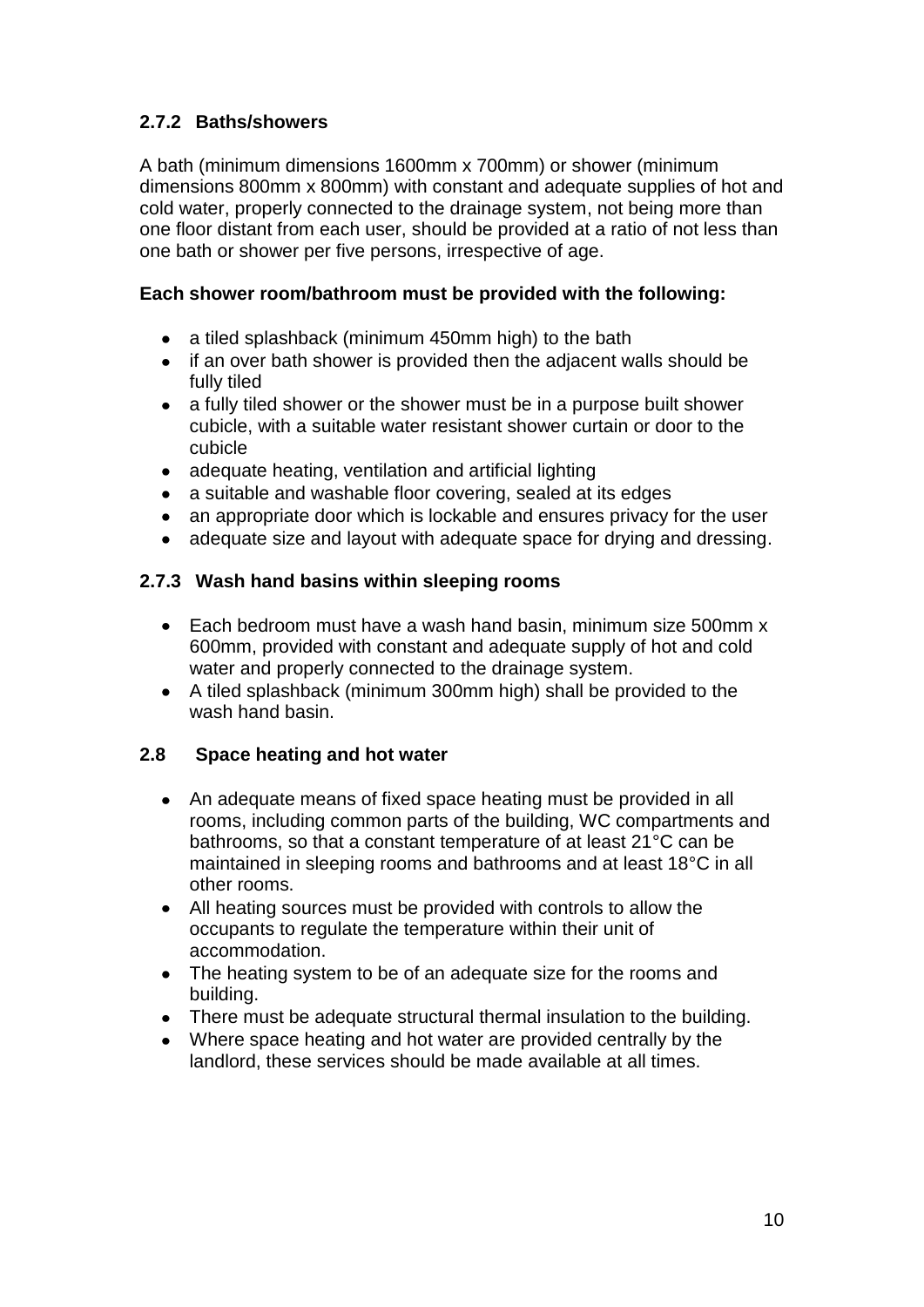## **2.9 Security**

#### **(a) Communal front door**

The main entrance door from the street should close properly, be capable of resisting bodily pressure and slipping of the door lock. Entry systems should **not** have "tradesmen" buttons, which bypass normal locking. The following requirements apply:

- 1. The door should be of solid construction.
- 2. Solenoid based, bolt-action locks are preferred, as they cannot be put on the latch and require less maintenance (also fully compliant with means of escape).
- 3. Landlord registered keys to control access.
- 4. Letterbox Cowl to prevent access to the door lock.
- 5. Properly maintained door closer to ensure the door shuts properly.
- 6. Glazing should be protected (see **Windows**).

#### **(b) Individual dwelling doors**

Security upgrades to doors to individual dwellings/bedsits in HMOs should be treated as exactly the same to main doors to self contained dwellings. Due to the inherent risk of shared facilities landlord registered keys should be used for all locks. The main dwelling door should meet the following minimum standard.

- 1. Door to be of solid construction and attached using three hinges.
- 2. BS8621:2007 Auto-Deadlocking Nightlatch.
- 3. BS8621;2007 Mortice lock with thumb turn cylinder, which does not require a key to open the door from the inside, to allow escape in the event of a fire.
- 4. Hinge Bolts and Frame Reinforcers to resist bodily pressure (the most common method of forcing doors in converted properties).
- 5. Door Chain and Viewer.
- 6. Letterbox Cowl (where letterbox fitted) to prevent access to locks.

#### **(c) Windows**

All windows should have key operated locks (this is an insurance requirement).

All basements, ground floors and other externally accessible windows should have restrictors fitted.

Glazing may be protected in a variety of ways:

- 1. Internal grilles or gates
- 2. Security film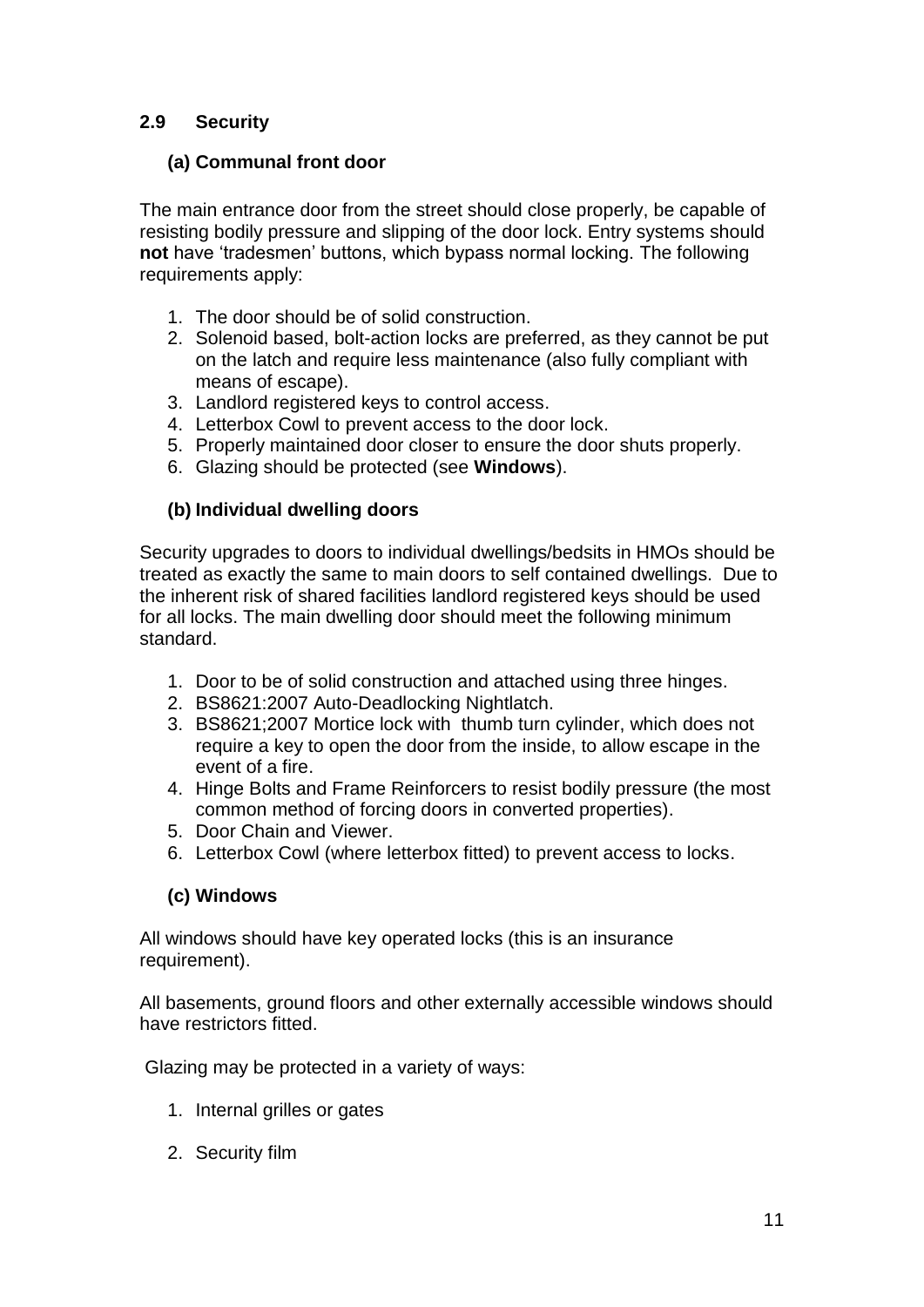#### 3. Laminated glazing

NB: Georgian wired glass offers **no** security

#### **2.10 Means of escape in case of fire**

A HMO must be provided with an adequate means of escape in case of fire, fire detection and emergency fire fighting equipment. Guidance is available to landlords:

<http://www.lacors.gov.uk/lacors/ContentDetails.aspx?id=21329>

In general terms the following fire safety measures must be considered:

#### **Provision of a protected escape route**

The **protected escape route** leads from the letting to the street exit through the building, and normally includes staircases, passageways, landings and protected lobbies. Protection is provided by fire resistant doors and partitions. The protected escape route must be kept clear.

There must be adequate fire separation from any commercial areas of the building and any other residential parts of the building not linked by common entrances or stairways.

#### **Fire resistant doors**

30 minute fire resistant doors are required on all doors opening onto the protected route. They should be provided with:

- intumescent strips and cold smoke seals, to prevent the passage of smoke.
- a self closing device (except on cupboard doors)
- a lock (for example, thumb turn) which does not require a key to open the door from the inside, to allow escape in the event of a fire.

#### **Automatic Fire Detection (AFD) system**

Provision of any form of AFD system requires specialist advice to design and install the system. In general terms, the installation of a "mixed grade" AFD system, in accordance with BS 5839 Part 6 is required. AFD systems are designed to provide the earliest possible warning of fire within a letting or the common parts.

#### **Emergency lighting**

Emergency lighting which comes on if mains electricity fails must be fitted to illuminate the protected route and some internal staircases.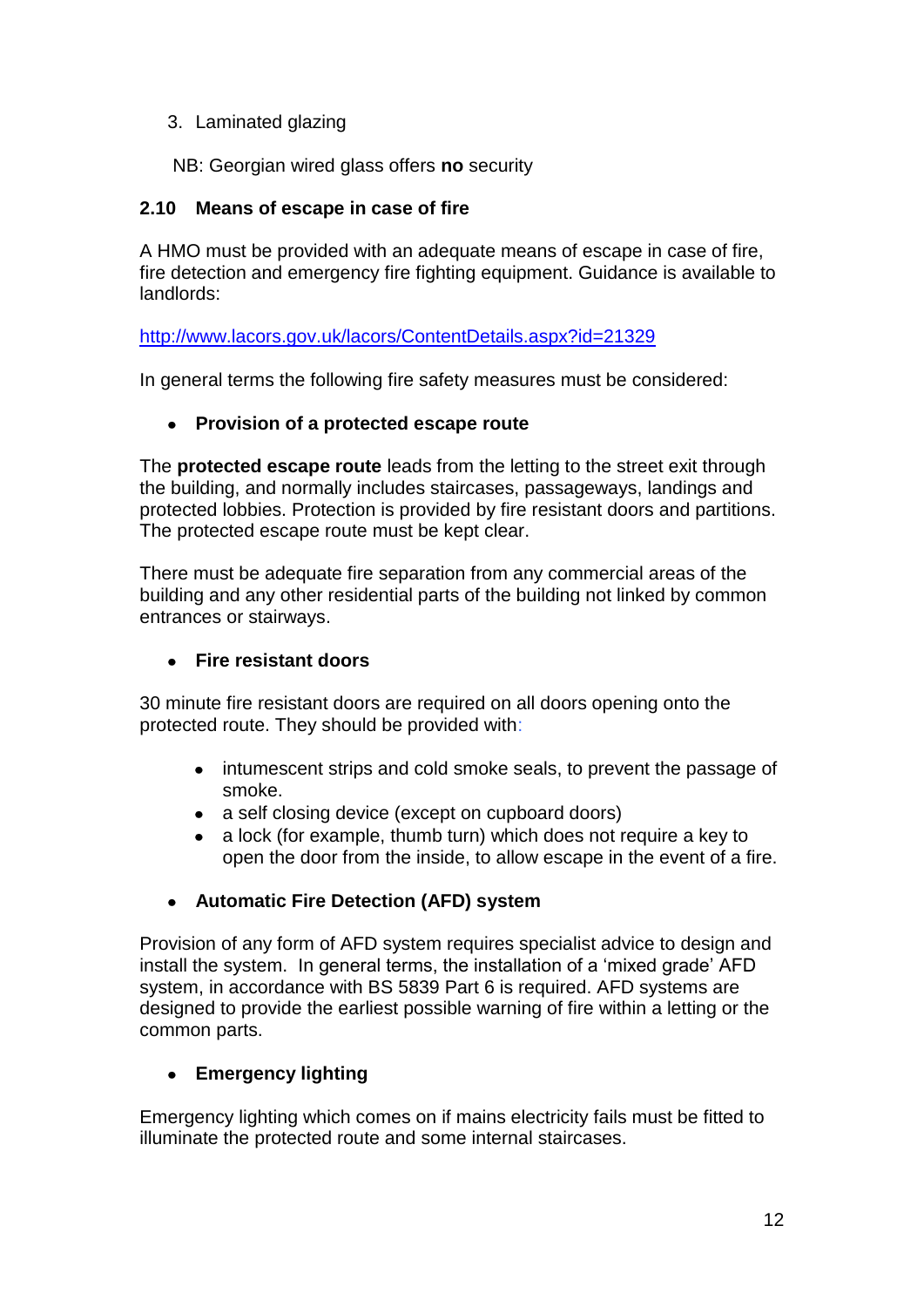## **Fire exit signs**

Fire exit signs are required when there is a change of direction to exit the building in the event of a fire, and when the escape route is not a normal route from the building.

#### **Fire fighting equipment**

- Fire extinguishers, rated 13A (e.g. nine litre water type extinguishers must be provided within the common parts, normally one per landing; the number will depend on the size of the building.
- A 2kg carbon dioxide fire extinguisher and a fire blanket must be provided in bedsit/studio rooms.

#### **Fire Risk Assessment**

The London Fire and Emergency Planning Authority enforces the Regulatory Reform (Fire Safety) Order 2005. This requires the owner or manager to carry out a fire risk assessment and make an emergency plan. A fire risk assessment should be a structured and systematic examination of the premises to identify the hazards from fire. The fire risk assessment and emergency plan must be recorded if:

- five or more people are employed;
- a **licence** is in force in respect of the premises; or
- an Alterations Notice requiring this is in force.

The recorded fire risk assessment and emergency plan should be kept available for inspection by the Fire Authority. For more information contact the local Fire Safety Office.

#### **2.11 Refuse Storage**

Suitable facilities must be provided for storing refuse generated by tenants whilst it is waiting to be collected. Refuse disposal facilities sufficient for the number of occupants within the building must be provided.

External refuse storage areas should be impervious, pest-proof with easily cleansable surfaces and close fitting lids. If, as is common within the Borough, the storage area is provided within basement vaults beneath the footway at the front of the premises the following requirements apply:

- The flooring to the vault should be in good order and provide a smooth and easily cleansable concrete finish.
- The vault should be free from serious water ingress and standing water
- All holes surrounding pipework and gas /electricity services should be filled to prevent pest ingress. The pointing to the brickwork of the vault should be reasonably sound.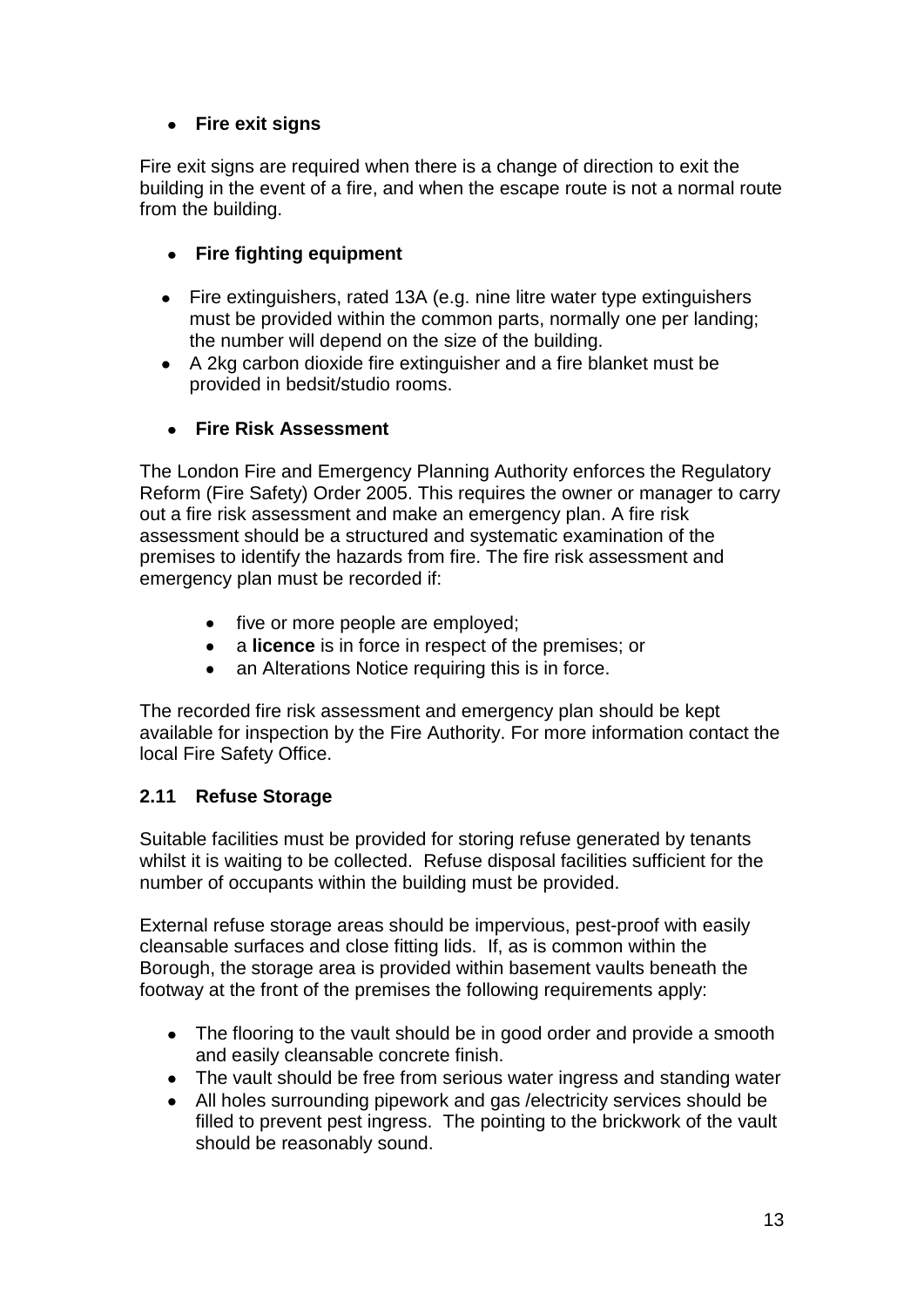- The vault should be provided with a sound, rodent-proof timber door and frame. The door should be close-fitting with a maximum clearance of 5mm at the foot to prevent rodent entry beneath, and, ideally, fitted with a metal kick-plate at the foot to prevent gnawing etc.
- The storage area to be kept clean and free from accumulations of refuse.
- Storage of bicycles, prams etc by tenants should be prohibited.

## **PART 3: HMO MANAGEMENT**

#### **3.1 Introduction**

The Management of HMOs Regulations 2006 and The Licensing and Management of Houses in Multiple Occupation and Other Houses (Additional Provisions) Regulations 2007 apply to HMOs, including certain converted blocks of flats\* and detail full responsibilities of managers and occupiers. Failure by a manager to comply with the regulations may result in prosecution.

\*buildings that are converted into self-contained flats where conversion work does **NOT** fully comply with the building standard of the 1991 Building Regulations AND more than 1/3rd of the flats are rented.

#### **3.2 Responsibilities of the manager**

The manager must ensure that:

- the manager's name, address and any telephone contact number is made available to each household in the HMO and these details must be clearly displayed in a prominent position in the HMO
- each letting is in a clean condition at the beginning of any rental period and that the internal structure, fixtures/fittings/appliances, windows and mechanical ventilation are maintained in good repair and clean working order
- $\bullet$ all common parts for example, staircases, passageways, corridors, halls, lobbies, entrances, balconies and steps are maintained in good and clean decorative repair, in a safe working condition and kept reasonably clear from obstruction
- outbuildings, boundary walls, yards and fences are maintained in a good state of repair and clean condition. The garden must be kept in a safe and tidy condition
- the water supply is constant and not unreasonably interrupted and that the drainage system is maintained in good, clean and working condition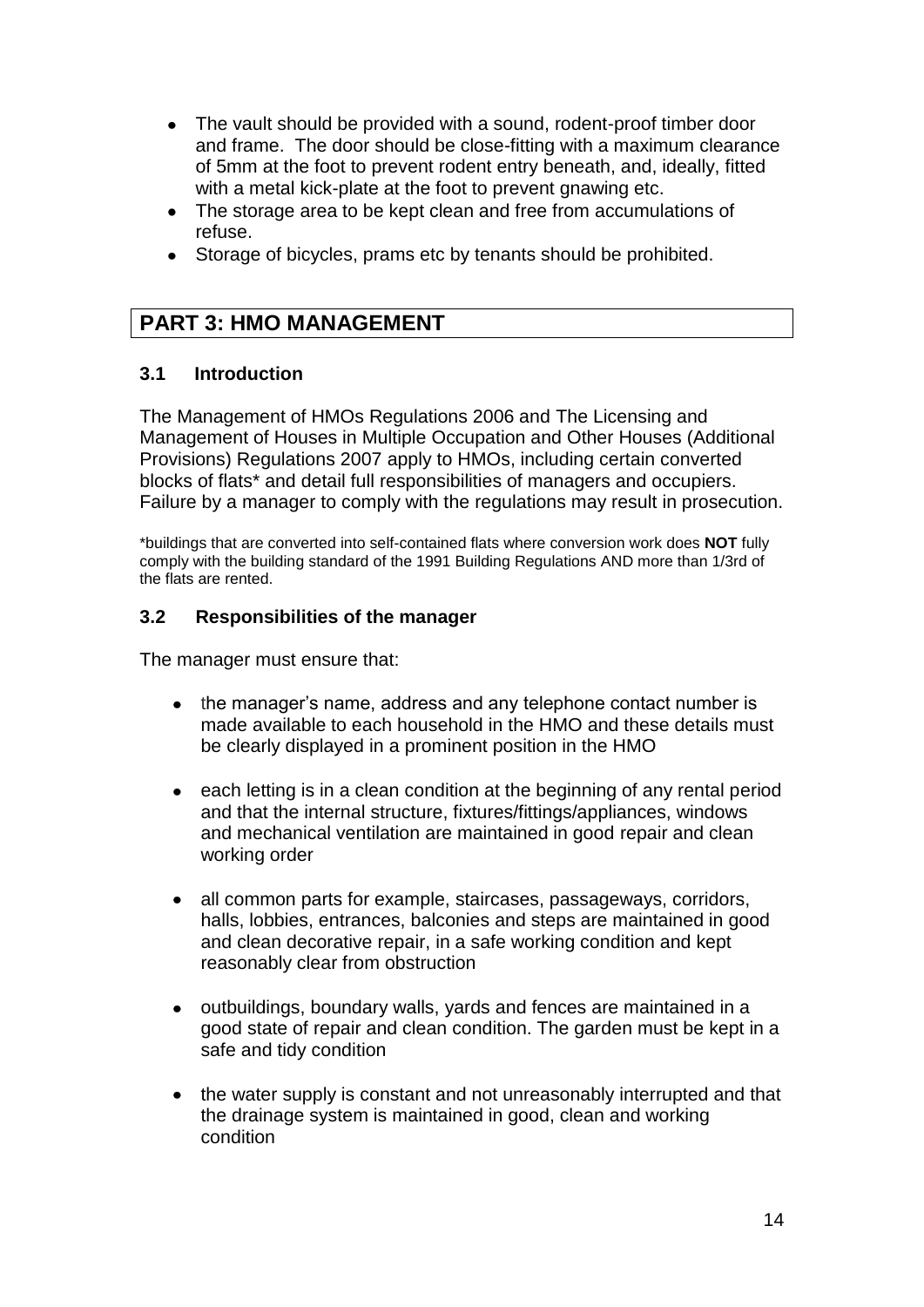- annual gas safety tests are carried out on all gas appliances within the HMO by a GasSafe registered engineer, and evidence is supplied to support this if requested by the Council
- the electrical installation is inspected and tested at intervals not exceeding five years by a person qualified to undertake such inspection and testing, and evidence is supplied to support this if requested by the Council
- the gas or electricity supply, used by any occupier within the HMO, is not unreasonably interrupted
- all means of escape from fire, any automatic fire detection system and fire fighting equipment are maintained in good working order and are kept free from obstruction
- all reasonable steps are taken to protect the occupiers of the HMO from injury, ensuring structural safety within the HMO, and that windows set close to or at floor level are suitably safeguarded

#### **3.3 Other management requirements**

#### **3.3.1 Furniture and Furnishings (Fire)(Safety) Regulations 1998 (amended 1989 & 1993)**

Furniture and furnishings supplied in conjunction with the accommodation must comply with specified levels of fire resistance.

#### **3.3.2 Gas Safety (Installation and Use) Regulations 1994**

- Gas safety inspections and tests must be completed by a GasSafe registered gas installer/engineer annually. Certificates are required in relation to ALL gas appliances and the gas installation.
- All servicing and repairs are to be carried out by GasSafe approved contractors.
- Records of annual safety inspections and tests must be made available to the Council for inspection, with a copy supplied to the tenant.